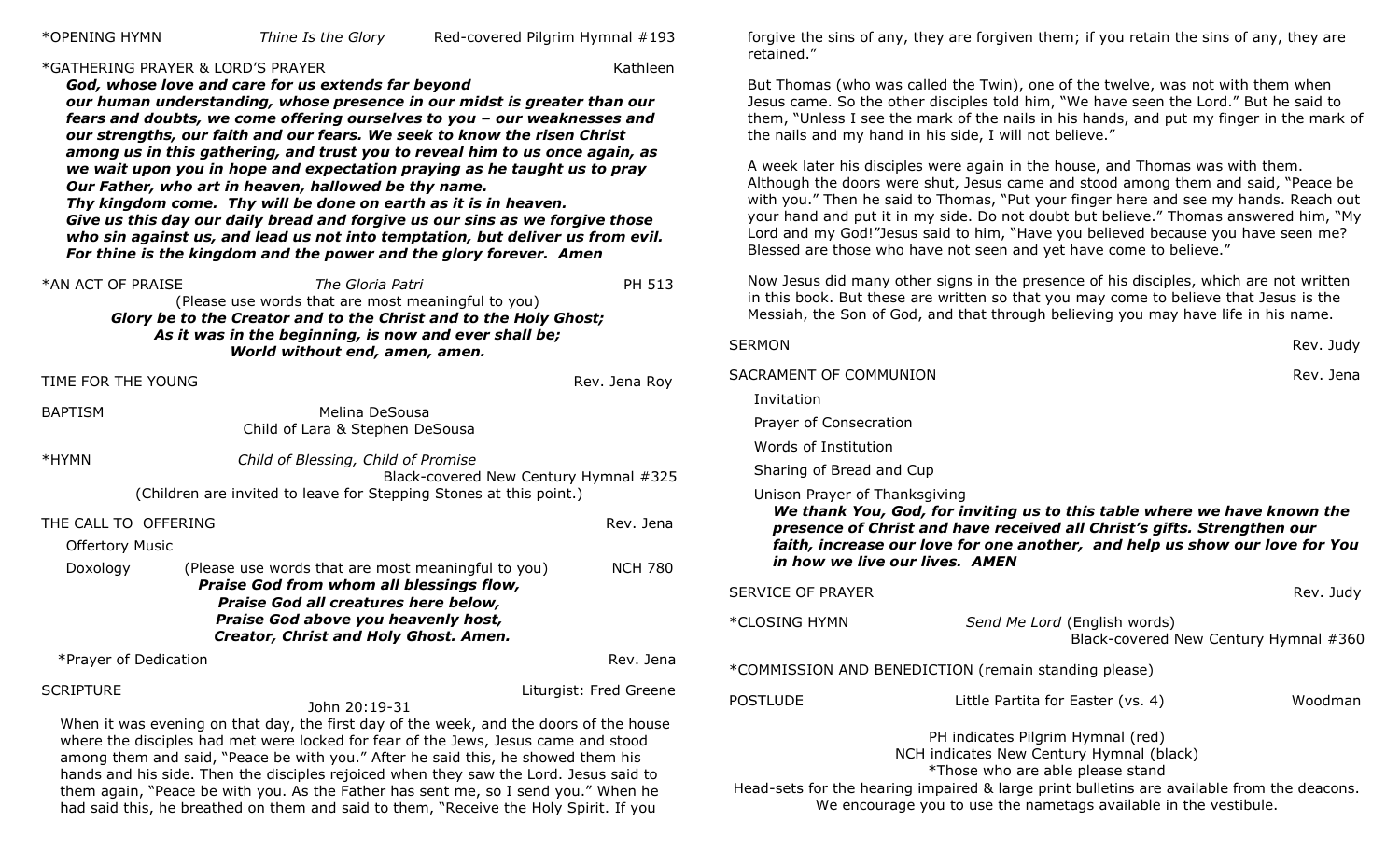SANCTUARY FLOWERS: Today's Chancel flowers are given to the Glory of God and in loving memory of Michael O. Regentz, by the Regentz Family. The Narthex flowers are in loving memory or our parents, by Kris & John Montgomery.

P&D FUND: On Communion Sundays you will find envelopes for the Pastors' and Deacons' Fund. This fund offers monetary aid to congregation members who are experiencing an urgent need for financial crisis assistance. Please consider a donation as part of your worship today.

## TODAY: Being Mortal Film and Discussion

Join us today in the Palmer Room from 11:30 AM to 1:15 PM to view and discuss the PBS Frontline documentary *Being Mortal* — an examination of what matters most at the end of life, with surgeon and best-selling author Atul Gawande. A light lunch will be provided.

## **FIRST CONGREGATIONAL CHURCH IN WINCHESTER, UCC**

| <b>21 Church Street</b> | Winchester, MA 01890                                                  | 781-729-9180 |
|-------------------------|-----------------------------------------------------------------------|--------------|
|                         | An Open and Affirming Congregation                                    |              |
|                         | The Congregation, Ministers to The World                              |              |
|                         | Rev. William Burhans, Lead Pastor                                     |              |
|                         | Rev. Judith B. Arnold, Associate Pastor                               |              |
|                         | Ms. Kathleen Zagata, RN, MS, CS, Minister of Cong'l Health & Wellness |              |
|                         | Ms. Jane Ring Frank, Minister of Music & Worship Arts                 |              |
|                         | Mr. Ben Pulaski, Minister of Faith Formation: Children & Youth        |              |
|                         | Mr. Jeffrey Mead, Organist                                            |              |
|                         | Mr. Bradley Ross, Sexton                                              |              |
|                         | Tyler Campbell, Assistant Sexton                                      |              |
|                         | Sarah Marino, Office Manager                                          |              |
|                         | Rev. Dr. Kenneth Orth, Pastoral Counselor (Affiliate)                 |              |

FCCW www.fcc-winchester.org; MA Conference www.macucc.org; Nat'l UCC www.ucc.org first.congregational@verizon.net



First Congregational Church in Winchester

Second Sunday of Easter April 3, 2016 Worship at 10 AM

**Words for meditation and preparation:** "If you think dogs can't count try putting 3 dog biscuits in your pocket and then giving him only two of them."  $\sim$  Phil Pastoret

#### **Order of Service**

| <b>GATHERING MUSIC</b>                                                                                                                                                                                                              | Little Partita for Easter (vs. 1-3) | James Woodman (b. 1957) |  |  |  |
|-------------------------------------------------------------------------------------------------------------------------------------------------------------------------------------------------------------------------------------|-------------------------------------|-------------------------|--|--|--|
| WELCOME AND ANNOUNCEMENTS                                                                                                                                                                                                           | Rev. Judith Arnold                  |                         |  |  |  |
| A MOMENT OF SILENCE/PASSING THE PEACE                                                                                                                                                                                               |                                     |                         |  |  |  |
| <b>PRELUDE</b>                                                                                                                                                                                                                      | Christ lag in Todesbanden (S. 625)  | J.S. Bach (1685-1750)   |  |  |  |
| THE CALL TO WORSHIP<br>Kathleen Zagata<br>In times of great joy<br>We give thanks and praise to You, O Christ.<br>In times of hardship and trial<br>We pray for strength and endurance, O Christ.<br>In times of darkness and doubt |                                     |                         |  |  |  |
| We pray for hope and courage, O Christ.<br>In all of life's journey                                                                                                                                                                 |                                     |                         |  |  |  |
| We know that Christ is with us.<br>Christ has walked before us, Christ walks with us,<br>and Christ will come again. Amen                                                                                                           |                                     |                         |  |  |  |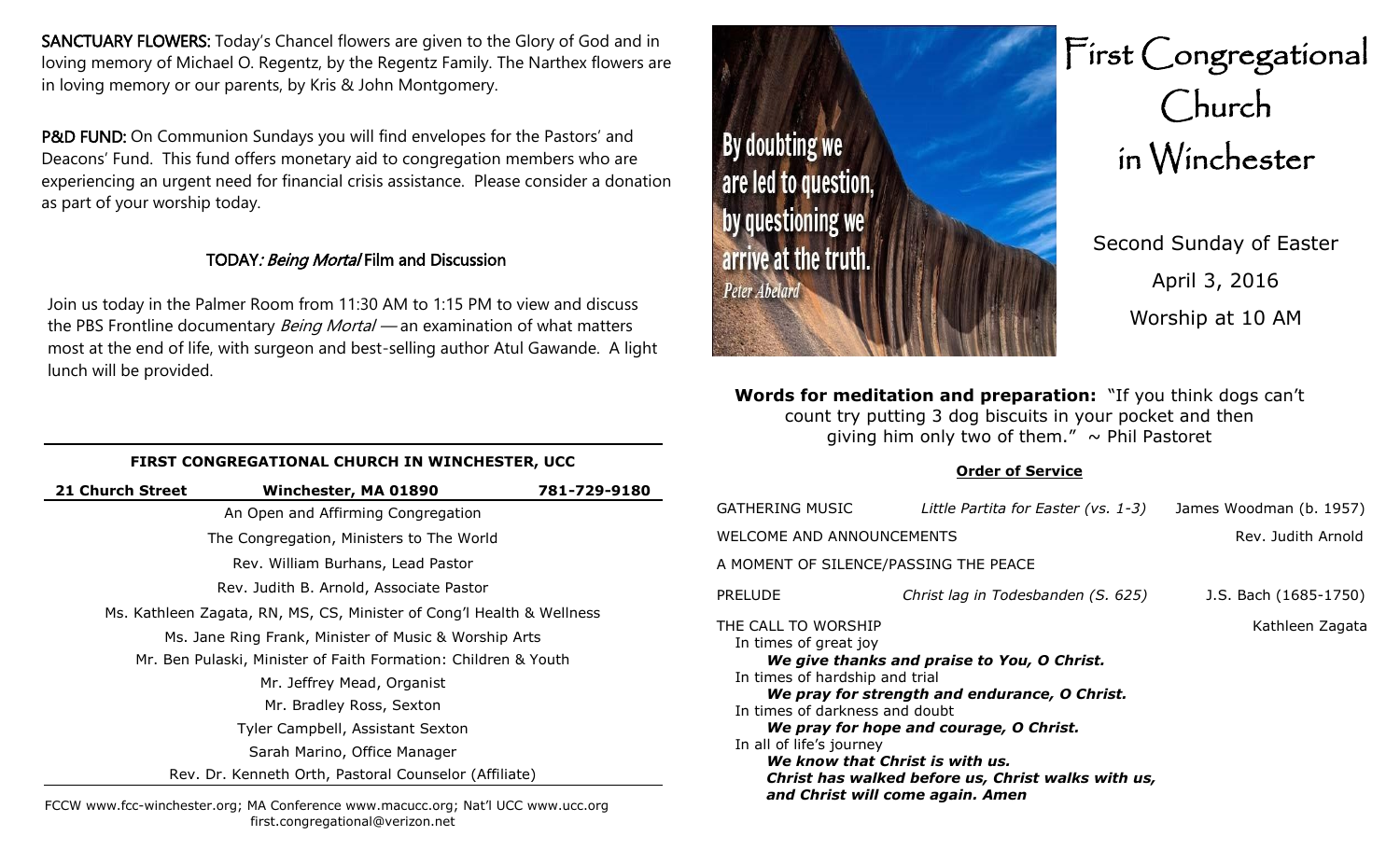Looking for a way to serve this year? Please consider welcoming a new member or a new family joining our church by becoming their Shepherd. The first year can be overwhelming for new folks, but by being their Shepherd to answer questions, invite them to church events, or simply making introductions at Coffee Hour in Chidley Hall can make a big difference. The Welcoming Ministry hopes that you will consider this important and loving way to support our growing church community. Contact Lynne Rahmeier, Liz Sayre, Fred Greene, Laura Bailey, Jennifer Richter or Christine Tresselt for more information. We look forward to it! ~The Welcoming Ministry

## <u>JULU LA LA LA LA LA</u> Rev. Will Burhans' Installation Service JAMAN On Sunday, April 10th at 10 AM the Metropolitan Boston Association of the United Church of Christ will join in worship with us to officially install Rev. Will Burhans as our new Lead Pastor. There will be a full and rich worship service replete with bagpipes, beautiful anthems, guest appearances from Rabbi Cari and Director Aba Taylor, and a guest preacher from First Congregational Church in Eugene, OR. and more. You are invited after worship to Chidley Hall where there will also be a celebratory luncheon for all. Please join us!

## NCIS: New-Comers Inquiry Session Part II

KTKTKTKTKTKTKTKTKTKTKTKTKTKTKT

Our second *New-Comers Inquiry Session* will be held today after worship for about 45 minutes in the Family Room (as you face the front of the sanctuary, the Family Room is through the doors to your right). In our last session we shared our personal stories of church connection (or lack thereof) and learned about our denomination, the United Church of Christ. This session will be focused on this church, its ministries and practices and inner mysteries :-). No need to have come to the last one in order to attend this one. And if you can't attend this one other arrangements can be made. Childcare available.

## Welcoming All With Joy! **Church Events This Week (April 3-10)**

| SUNDAY          | 10:00 | AM                           | Worship: Communion                           |  |
|-----------------|-------|------------------------------|----------------------------------------------|--|
|                 | 10:00 | AM                           | J2A Class - 9th & 10th Grades                |  |
|                 | 10:00 | AM                           | Rite 13 7th & 8th graders                    |  |
|                 | 10:15 | AM                           | Stepping Stones (Church School)              |  |
|                 | 11:30 | AM                           | NCIS: New-Comers Inquiry Class               |  |
|                 | 11:30 | AM                           | Adult Faith Formation: Being Mortal          |  |
|                 | 4:00  | PM                           | <b>Girl Scouts</b>                           |  |
|                 | 7:30  | PM                           | FORUM (High School)                          |  |
|                 | 7:30  | PM                           | Men's Group                                  |  |
| <b>MONDAY</b>   | 7:00  | PM                           | Carilloneers                                 |  |
| TUESDAY         | 7:30  | PM                           | <b>Boy Scouts</b>                            |  |
| WEDNESDAY       | 8:30  | AM                           | Men's Coffee & Conversation                  |  |
|                 | 10:00 | AM                           | Ministry Team Meeting                        |  |
|                 | 10:00 | AM                           | FAN Toddler Playgroup                        |  |
|                 | 6:30  | PM                           | <b>Adult Faith Formation Ministry</b>        |  |
|                 | 7:00  | PM                           | Winchester Got Lunch                         |  |
|                 | 7:30  | PM                           | Deacons                                      |  |
| THURSDAY        | 7:30  | PM                           | Choir Rehearsal                              |  |
| <b>FRIDAY</b>   |       | CrossPoint UMC Youth Weekend |                                              |  |
| <b>SATURDAY</b> | 10:00 | AM                           | FAN Weekend Playgroup                        |  |
|                 | 4:00  | PM                           | Jazz Vespers                                 |  |
| <b>SUNDAY</b>   | 10:00 | AM                           | Worship: Installation of Rev. Will Burhans   |  |
|                 | 10:00 | AM                           | J2A Class - 9th & 10th Grades                |  |
|                 | 10:00 | AM                           | Rite 13 7th & 8th graders                    |  |
|                 | 10:15 | AM                           | Stepping Stones (Church School)              |  |
|                 | 11:30 | AM                           | Reception following Rev. Will's Installation |  |
|                 | 4:00  | PM                           | <b>Girl Scouts</b>                           |  |
|                 | 7:30  | PM                           | FORUM (High School)                          |  |